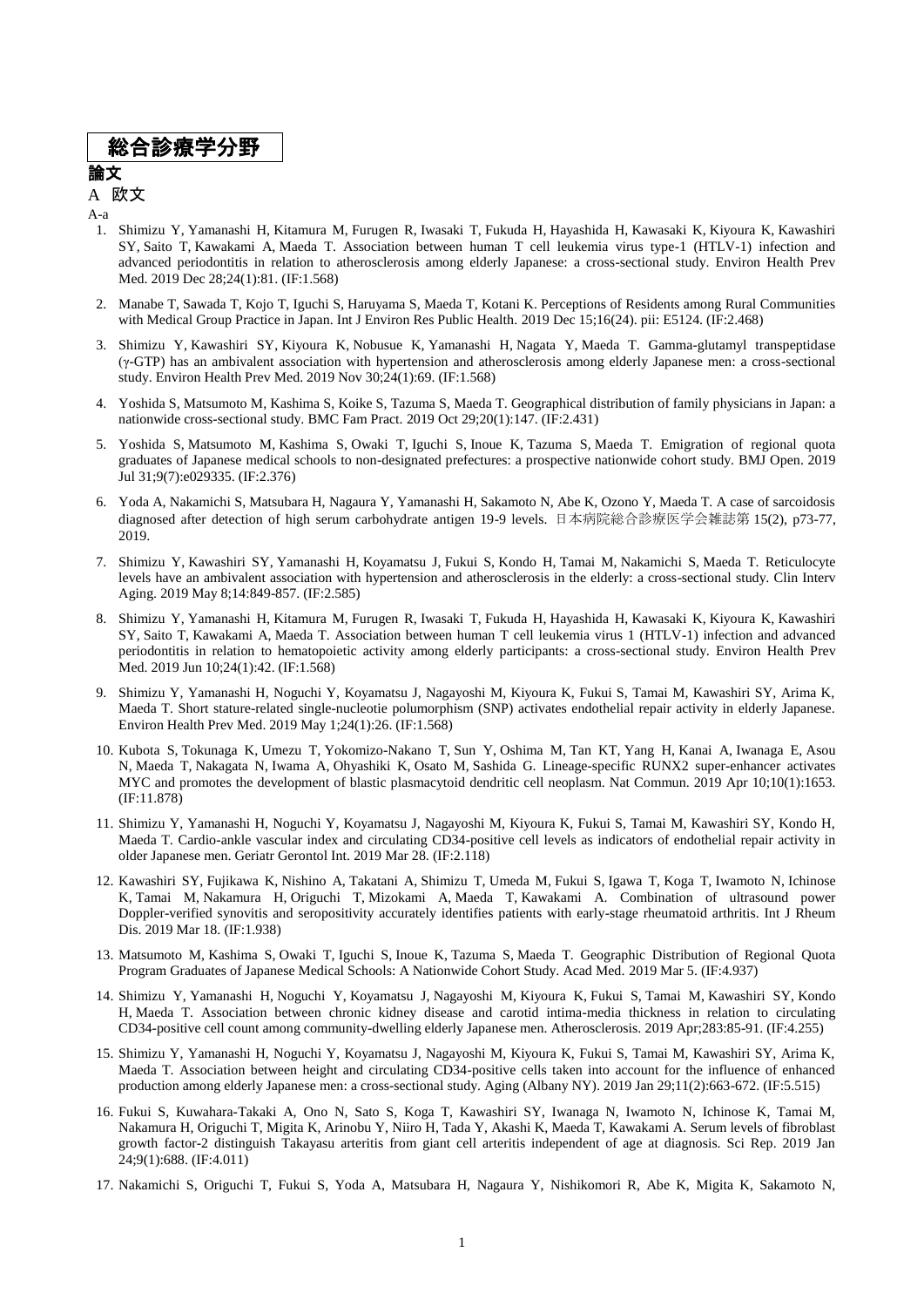Kawakami A, Ozono Y, Maeda T. A Rare Case of Cryopyrin-associated Periodic Syndrome in an Elderly Woman with NLRP3 and MEFV Mutations. Internal medicine (Tokyo, Japan) 2019 Apr; 58(7) 1017-1022. (IF:1.037)

- 18. Kubo Y, Izumida M, Togawa K, Zhang F, Hayashi H. Cytoplasmic R-peptide of murine leukemia virus envelope protein negatively regulates its interaction with the cell surface receptor. Virology 2019; 532: 82 - 87. (IF:2.657)
- 19. Matsubara H, Yamanashi H, Nagaura Y, Kiyoura K, Yoda A, Kondo H, Nakamichi S, Maeda T, Shimizu Y. Associations between alkaline phosphatase and hypertension in relation to circulating CD34-positive cell levels pertaining to elderly Japanese men. Acta Medica Nagasakiensia 2019; 62(3) 87-93.

A-e

1. "Preferred factional potential of atherosclerosis" Yuji Shimizu, Shin-Ya Kawashiri, Kairi Kiyoura, Jun Koyamatsu, Shoichi Fukui, Mami Tamai, Kenichi Nobusue, Hirotomo Yamanashi, Yasuhiro Nagata, Takahiro Maeda. The 14th International Congress of Physiological Anthropology 2019 (ICPA2019), The National University of Singapore campus, The department of Biological Sciences, 24-27th September 2019.

#### B 邦文

B-a

- 1. 本郷 涼子, 堀江 一郎, 金高 賢悟, 安井 佳世, 古谷 順也, 廣佐古 裕子, 高島 美和, 花田 浩和, 冨永 玲子, 野崎 彩, 二里 哲朗, 中村 剛, 伊藤 文子, 原口 愛, 相良 郁子, 赤澤 諭, 森 良孝, 安藤 隆雄, 世羅 至子, 中道 聖子, 江 口 晋, 川上 純, 阿比留 教生.2 型糖尿病合併高度肥満症に対する腹腔鏡下スリーブ状胃切除手術前後の栄養素摂取 量および食嗜好の変化. 糖尿病 62(3) Page 143-154, 2019.
- 2. 鳥居 和広, 清水 悠路, 佐藤 晋平, 野口 優子, 小屋松 淳, 山梨 啓友, 東 美穂, 川尻 真也, 中道 聖子, 高村 昇, 前田 隆浩, 柳原 克紀, 大園 惠幸. 高血圧の影響を考慮した高齢者の筋力低下と血小板との関係. 長崎掖済会病院 会報 20 巻 Page19-22, 2019.
- 3. 山梨 啓友. 「The 2nd IAGG Master Class on Aging in Southeast Asia に参加して」日本老年医学会雑誌 2019 年 10 月.
- B-b
- 1. 寺裏寛之、村上礼子、藤本幸男、後藤忠雄、松本武浩、小谷和彦、前田隆浩、特集(1):第 11 回地域医療フォー ラム 2018:人生 100 年時代における地域社会と値域医療〜現場から考える〜、「3.分科会報告−第 1 分科会:情報連 携とヒューマンネットワークを基盤にした地域医療」医療と検査機器・試薬 42 (2)、p91-83、2019
- 2. 小谷和彦、内田健夫、前田隆浩、松村正巳、特集(1):第 11 回地域医療フォーラム 2018:人生 100 年時代におけ る地域社会と値域医療〜現場から考える〜、「2.基調講演会−全体会Ⅰ:人生 100 年時代における地域社会と地域医 療」医療と検査機器·試薬 42 (2)、p78-80、2019

B-c

- 1. 国試・改訂コアカリ対応「地域医療学入門」、日本医学教育学会地域医療教育委員会・全国地域医療教育協議会合 同編集委員会監修、診断と治療社、2019 年 8 月
- 2. 山梨 啓友.「神経根症状による両側側腹部痛で発症した黄色ブドウ球菌性化膿性脊椎炎・椎間板炎」難渋症例から学 ぶ診療のエッセンス. 日本医事新報 2019 年 6 月.
- B-d
- 1. 厚生労働省科学研究費補助金 地域医療基盤開発推進研究事業「へき地医療の向上のための医師の働き方およびチ ーム医療の推進に係る研究」平成 30 年度総括・分担研究報告書、2019 年 3 月

B-e

- 1. 「動脈硬化関連一塩基多型(rs3782886)と低身長の関係」清水悠路、有馬和彦、野口優子、小屋松淳、山梨啓友、川 㞍真也、前田隆浩、第 80 回日本生理人類学会
- 2. 「造血能を考慮した動脈硬化と高血圧の関係」清水悠路、小屋松淳、山梨啓友、玉井慎美、有馬和彦、青柳潔、前 田隆浩、第 78 回日本公衆衛生学会
- 3. 「高齢で診断された三好型様遠位型ミオパチーの一例」濱田航一郎、中道聖子、松原大、山梨啓友、杉本尊史、小 笹宗一郎、泉田真生、依田彩文、長浦由紀、前田隆浩、一般演題 22『育成賞候補演題(後期研修医)』、第 19 回日 本病院総合診療医学会学術総会
- 4. 「腰背部・右下腹部痛で発症したサルコイドーシスの一例」小笹宗一郎、杉本尊史、山梨啓友、松原大、濱田航一 郎、泉田真生、中道聖子、前田隆浩、一般演題 10『症例報告(腫瘍)』、第 19 回日本病院総合診療医学会学術総会
- 5. 木岡 ともみ, 泉田 真生, 松井 昂介, 佐野 正浩, 高橋 健介, 森本 浩之輔, 有吉 紅也, 東 秀明, 古田 芳一.Bacillus cereus による膿胸・肺炎をきたした 1 例における病原性に関与する遺伝子の網羅的解析. 感染症学雑誌 93 巻 2 号 Page184 (2019.03)
- 6. 「社会背景を考慮した地域基盤型医学教育の実践」前田隆浩、第 51 回日本医学教育学会大会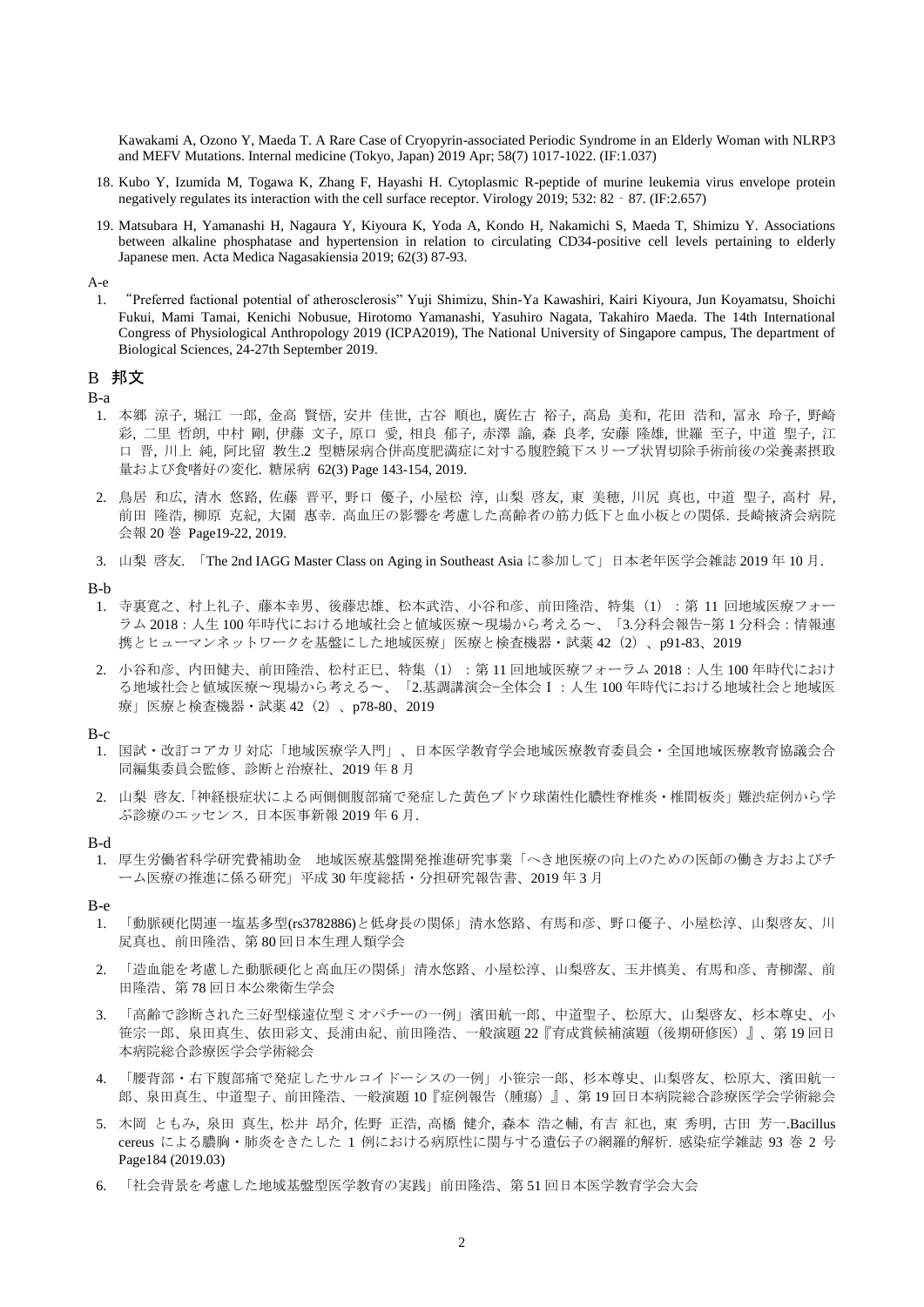- 7. 「2018 年度長崎地域医療セミナーin GOTO の取り組み〜医療と福祉、相互理解に向けて〜」山口慧世、駒走昌也、 後藤麗奈、鍋内佳奈、洗川沙希、梁瀬紗世、野中文陽、延末謙一、小屋松淳、村瀬邦彦、奥村あすか、吉田麻衣、 宮野澄男、潮谷有二、前田隆浩、永田康浩、第 10 回日本プライマリ・ケア連合学会学術大会
- 8. 「卒前教育における総合診療に対する医学生の興味と関連因子について」小屋松淳、清浦海里、野中文陽、延末謙 一、八坂貴宏、村瀬邦彦、永田康浩、前田隆浩、第 10 回日本プライマリ・ケア連合学会学術大会
- 9. 「高齢者における造血能を考慮したエリスロポエチンと歯周病の関係」清水悠路、川尻真也、北村雅保、小屋松淳、 山梨啓友、福井翔一、近藤英明、福田英輝、齋藤俊行、前田隆浩、第 89 回日本衛生学会総会
- 10. 「離島地域における健診会場の規模と舌圧との関連」永吉真子、玉井慎美、山梨啓友、小屋松淳、川尻真也、近藤 英明、福井翔一、有馬和彦、青柳潔、齋藤俊行、前田隆浩、第 29 回日本疫学会学術総会

### 学会発表数

| $A - a$ | $A - b$ |    |         | $B - b$ |    |
|---------|---------|----|---------|---------|----|
|         | シンポジウム  | 学会 | $B - a$ | シンポジウム  | 学会 |
|         |         |    |         |         |    |

### 社会活動

| 氏名・職     | 委員会等名 | 係 機 関 名<br>閣                    |
|----------|-------|---------------------------------|
| 前田降浩・教授  | 理事    | 日本プライマリ・ケア連合学会                  |
| 前田隆浩・教授  | 理事    | 日本病院総合診療医学会                     |
| 前田隆浩・教授  | 副会長   | 日本プライマリ・ケア連合学会長崎県支部会            |
| 前田隆浩・教授  | 委員    | スマートウェルネス住宅等推進調査委員会             |
|          |       |                                 |
| 前田降浩・教授  | 副委員長  | 自治医科大学地域医療フォーラム実行委員会            |
| 前田隆浩・教授  | 代表世話人 | 全国地域医療教育協議会                     |
| 前田隆浩·教授  | 委員    | 全国医学部長病院長会議地域医療検討委員会            |
| 前田隆浩・教授  | 委員    | 全国医学部長病院長会議地域医療調査実施委<br>員会      |
| 前田降浩・教授  | 委員    | 長崎県五島中央病院倫理委員会                  |
| 前田降浩・教授  | 委員    | 五島保健所地域·職域連携推進協議会               |
| 前田降浩・教授  | 委員    | 長崎県医師会医療政策・診療報酬対策協議委<br>員会      |
| 前田降浩・教授  | 委員    | 長崎県五島中央病院群研修管理委員会               |
| 前田降浩・教授  | 評議員   | 日本生理人類学会                        |
| 前田隆浩・教授  | 委員    | 五島市保健対策推進協議会                    |
| 前田隆浩・教授  | 副会長   | ながさき健康・省エネ住宅推進協議会               |
| 前田隆浩・教授  | 委員長   | 長崎県・総合診療専門医養成推進委員会              |
| 中道聖子・准教授 | 委員    | 医学系 CBT 実施小委員会 ブラッシュアップ<br>専門部会 |
| 中道聖子·准教授 | 委員    | 長崎県・総合診療専門医養成推進委員会              |
| 中道聖子・准教授 | 役員    | 長崎大学医師会                         |
| 山梨啓友・講師  | 代議員   | 日本プライマリ・ケア連合学会                  |
| 山梨啓友・講師  | 委員    | 日本プライマリ・ケア連合学会国際委員会             |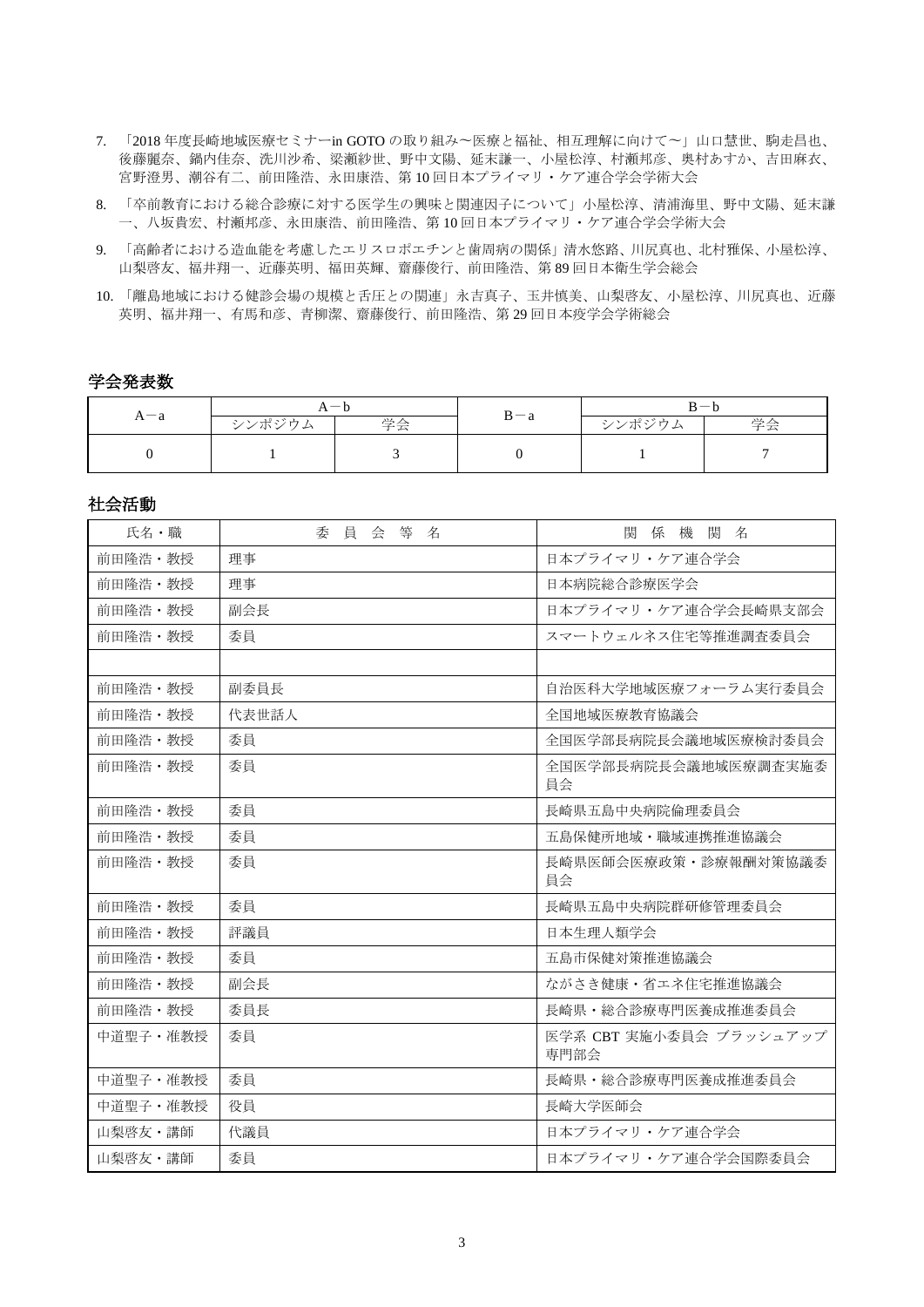## 競争的研究資金獲得状況

| 氏名·職     | 資金提供元                | 代表・分担 | 研究題目                                                   |
|----------|----------------------|-------|--------------------------------------------------------|
| 前田降浩・教授  | 国立研究開発法人科学技術振興機<br>構 | 代表    | 「住み続けたい」を支える離島・へき地医療<br>サポートモデルの構築                     |
| 前田隆浩・教授  | 厚生労働省                | 分担    | へき地医療の向上のための医師の働き方お<br>よびチーム医療の推進に係る研究                 |
| 前田隆浩・教授  | 日本学術振興会              | 分担    | 基盤研究 (B)<br>口腔健康状態は 4 大死因につながる生活習<br>慣病へ影響するか?五島コホート研究 |
| 前田隆浩・教授  | 日本学術振興会              | 代表    | 基盤研究 (B)<br>HTLV-1 による慢性炎症修飾の関連解明を<br>目指したコホート研究       |
| 前田隆浩・教授  | 日本学術振興会              | 分担    | 基盤研究 (C)<br>甲状腺良性所見の実態解明に向けた縦断的<br>研究の展開               |
| 前田隆浩・教授  | 日本学術振興会              | 分担    | 基盤研究 (C)<br>スマートグラスを利用したバーチャル専門<br>外来の確立と有用性の検討        |
| 前田隆浩・教授  | 日本学術振興会              | 分担    | 基盤研究 (C)<br>生活水準低下に及ぼす血管リモデリングネ<br>ットワークの多面的解明         |
| 前田隆浩・教授  | 日本学術振興会              | 分担    | 基盤研究 (C)<br>地域枠出身医師の進路に関するコホート研<br>究とエビデンスに基づく政策の提案    |
| 前田隆浩・教授  | 日本学術振興会              | 分担    | 基盤研究 (B)<br>日本人における性ホルモン·骨代謝回転·骨<br>量間関連の生理的・遺伝子的研究    |
| 前田隆浩・教授  | 日本学術振興会              | 分担    | 基盤研究 (C)<br>慢性炎症をきたす持続感染症とサルコペニ<br>アとの関連の解明            |
| 前田隆浩・教授  | 第一三共株式会社             | 代表    | 動脈硬化が有する高血圧予防メカニズムの<br>解明に関する研究                        |
| 中道聖子·准教授 | 日本学術振興会              | 分担    | 基盤研究 (C)<br>慢性炎症をきたす持続感染症とサルコペニ<br>アとの関連の解明            |
| 山梨啓友・講師  | 日本学術振興会              | 代表    | 基盤研究 (C)<br>慢性炎症をきたす持続感染症とサルコペニ<br>アとの関連の解明            |
| 泉田真生・助教  | 日本学術振興会              | 分担    | 基盤研究 (C)<br>慢性炎症をきたす持続感染症とサルコペニ<br>アとの関連の解明            |
| 泉田真生・助教  | 日本学術振興会              | 代表    | インターフェロン誘導性抗ウイルス因子の<br>胎盤形成に及ぼす影響                      |

# 特 許

| 職<br>氏名    | 許<br>称<br>権        | 出願年月        | 取得年        | 番号             |
|------------|--------------------|-------------|------------|----------------|
| 教授<br>前田隆浩 | 卜形質細胞様樹状細胞株<br>新規ヒ | '年8<br>2005 | $2012$ 年 6 | 特願 2005-234389 |